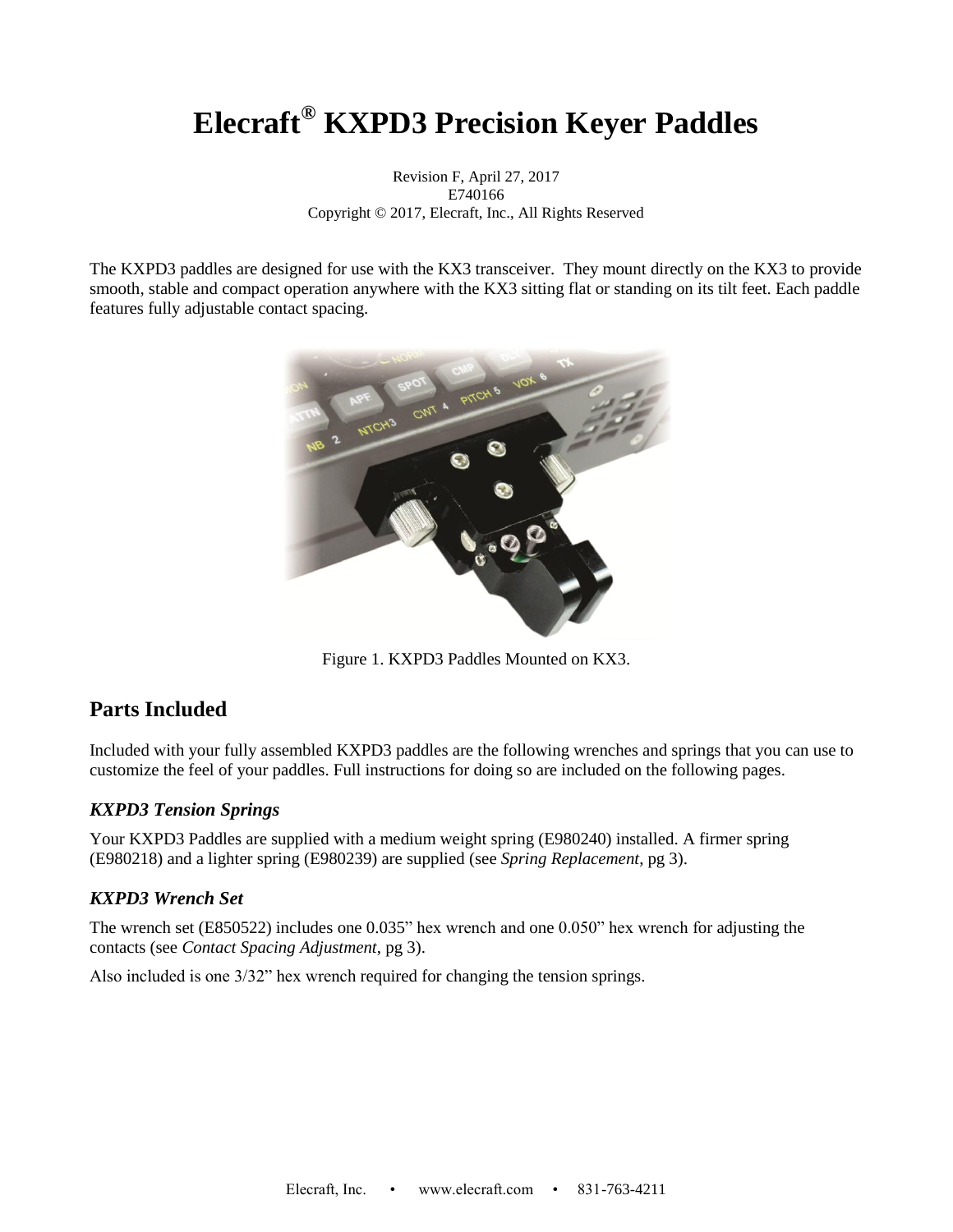### **Mounting the Paddles**

Plug the paddles in carefully, taking care not to bend the pins of the connector inside the KX3, until the paddle housing is flat against the KX3 enclosure. Screw in both thumb screws until they are finger tight.

## **A** CAUTION

**Older paddles may have one screw with a sharp end and one screw with a blunt end as shown in [Figure 2.](#page-1-1) If so, be sure the screw with the blunt end is on the right as shown. Reversing the screws will eventually cause a short circuit inside the KX3.**



Figure 2. Checking the Mounting Screw Orientation.

### <span id="page-1-1"></span>**Enabling the Paddles**

The paddles may be used in right hand, left hand or manual key mode selected in the KX3 menu as follows. See the KX3 Owner's manual for complete CW setup and operating instructions.

- Turn the KX3 on and tap the MODE switch to select CW.
- Set PWR to *0.0* or connect a dummy load to the KX3
- Hold the MENU switch to access the menu. *BKLIGHT* will appear on the display if the menu hasn't been accessed since power was turned on.
- Rotate the OFS / B knob (above the MENU switch) to locate *CW KEY 2*. (*CW Key 1* controls the separate key jack on the KX3 side panel).
- Rotate the VFO knob to choose either *LFT = DOT* (left paddle produces dots), *LFT = DASH* (left paddle produces dashes) or *HAND* (either paddle keys the KX3 as long as it is held closed).
- Tap MENU to exit and test your paddles.

<span id="page-1-0"></span> If one or both paddles fail to key the KX3, first check the contact spacing adjustment below. Also, the keyer will not respond if the thumb screws are not tightened to provide a ground return path.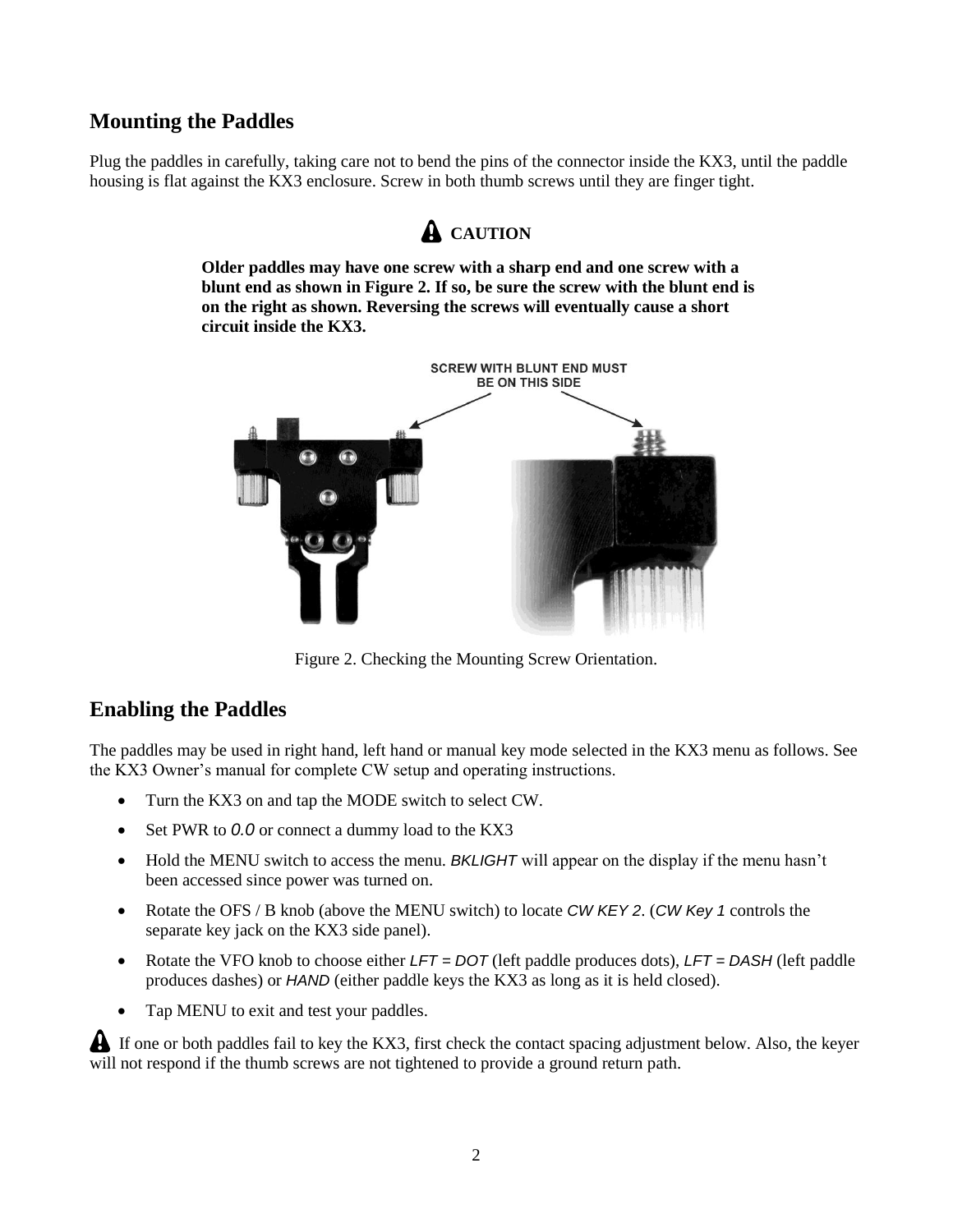## **Contact Spacing Adjustment**

Each paddle has a contact adjustment screw and a locking screw that keeps the contact adjustment screw from turning. A wrench for each screw is provided with your KPD3. Be sure to loosen the locking screw before turning the adjustment screw. Do not over-tighten the locking screws. You can damage the threads of the contact adjustment screws, making further adjustment difficult.

If you back the contact adjustment screw out too far it will no longer reach the stationary contact and the paddle will stop activating the keyer.



Figure 3. Contact Spacing Adjustment.

### <span id="page-2-0"></span>**Spring Replacement**

The KXPD3 is supplied with a medium weight spring installed. If you'd like a lighter or heavier touch, suitable springs are provided with your paddles. Replace the spring as follows.

Remove the KXPD3 paddles from the KX3.

Use the 3/32" (0.09") wrench to remove the three screws shown in [Figure 4](#page-3-0) and lift the top cover off while holding the paddles closed. The top cover is a tight fit. If you must let go of the paddles to remove it, the spring tension may cause one or both levers may jump over the travel arm stops If that happens it is easy to reassemble, but take care not to break the wires connecting paddle arm to the pc board. The pivots [\(Figure 4\)](#page-3-0) may stay in the bottom or come out with the paddle arms.